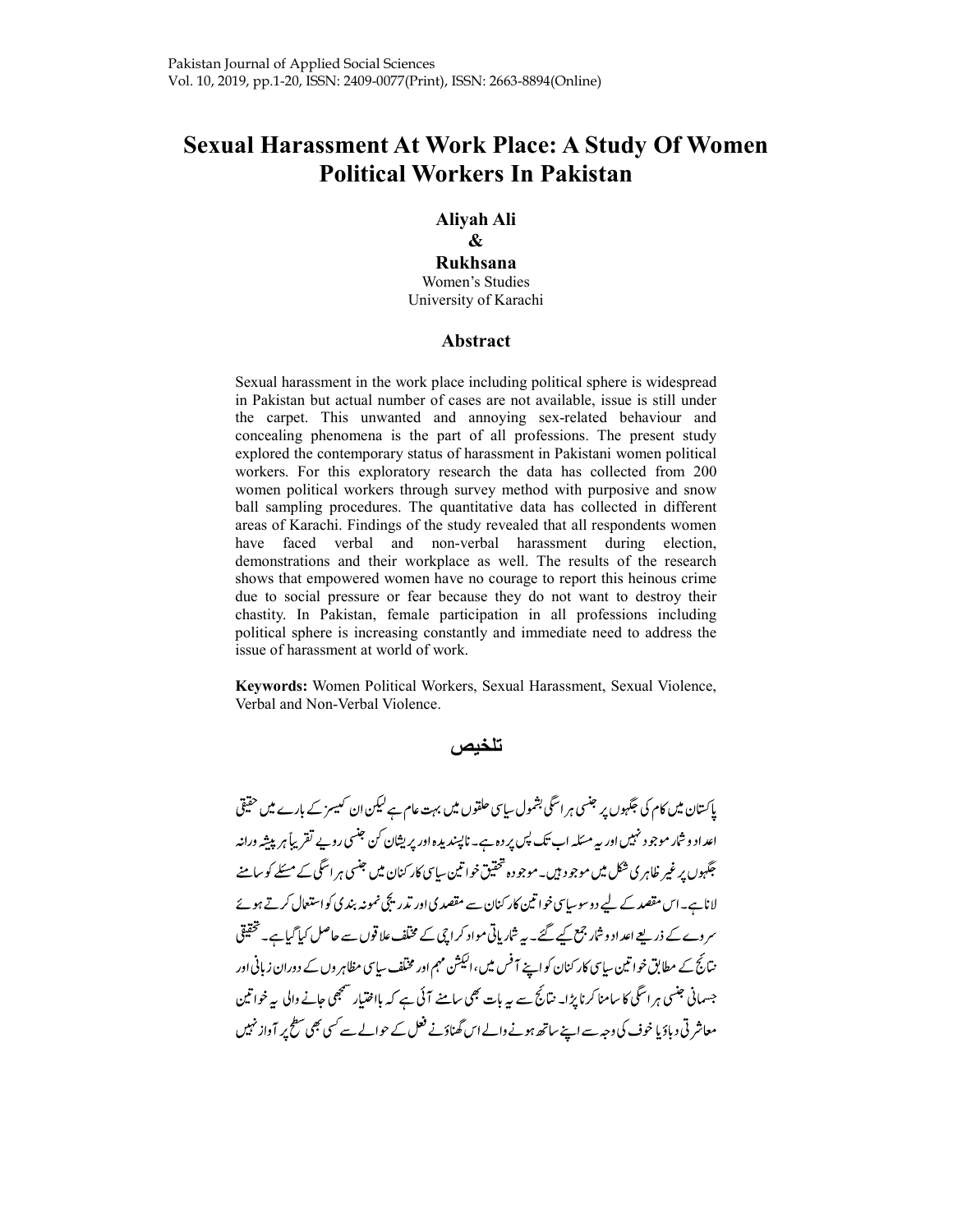کلیډ ي الفاظ: خواتين ساسي کار کنان، جنسي ہر اسگي، جنسي تشد د ،زياني اور غير زياني تشد د

#### Introduction

Women's problems and worries seem to be never stopped in almost every part of the world. In this existing scenario, women participation increased in every field of work and human society is able to be pleased the existence of a rules and regulations about sexual abused and harassment at the place of work in strength, the exposure of females to this unacceptable crime has spread multifarious problem, which are preventing women to work (Sadruddin, 2013).

Sexual harassment is an acute form of gender discrimination and continuing delinquent issue for women (ILO, 2018). When women come out of the dwelling to seek employment she is subjected to have unwanted sexual attention in the form of lustful hints, verbal or physical indications and even request for sexual favours (HRPA, 2018). It is annoying carnal behaviours like sexy comments, physical touches and physical attacks (Hiscox, 2018) are noted in routine at place of work. Even though this unwrap fact is painful to be absorbed, but until now it is the reflectiveness of the existing condition of occupied women in the planet. It is observed that incident of harassment taken place at in government and private offices, school, colleges, universities, factories or at any workplace.

Centre for Employment Equity (2018), reported that sexual harassment at workplaces has increased significantly during the last few decades and unfortunately the very few cases have been reported. According to available records by WHO facts sheet (2016), in every three women one experience physical or sexual harassment. There are so many factors that restrict women from taking action against culprits such as feeling of shame, fear of retaliation, losing the job and social pressure as well.

This unwanted and annoying sex-related behaviour (Fitzgerald et al., 1997) and concealing found within professional life and in almost every occupations. (Hunt, Davidson, Fielden & Hoel, 2007). We cannot say that only weaker or low status women are victim of sexual harassment. If we look on the world scenario educated and socially strong women have been restricted for filing complains due to many unseen visible or invisible factors, they had to compel to remain silent even though they are being severly harassed sexually and psychologically.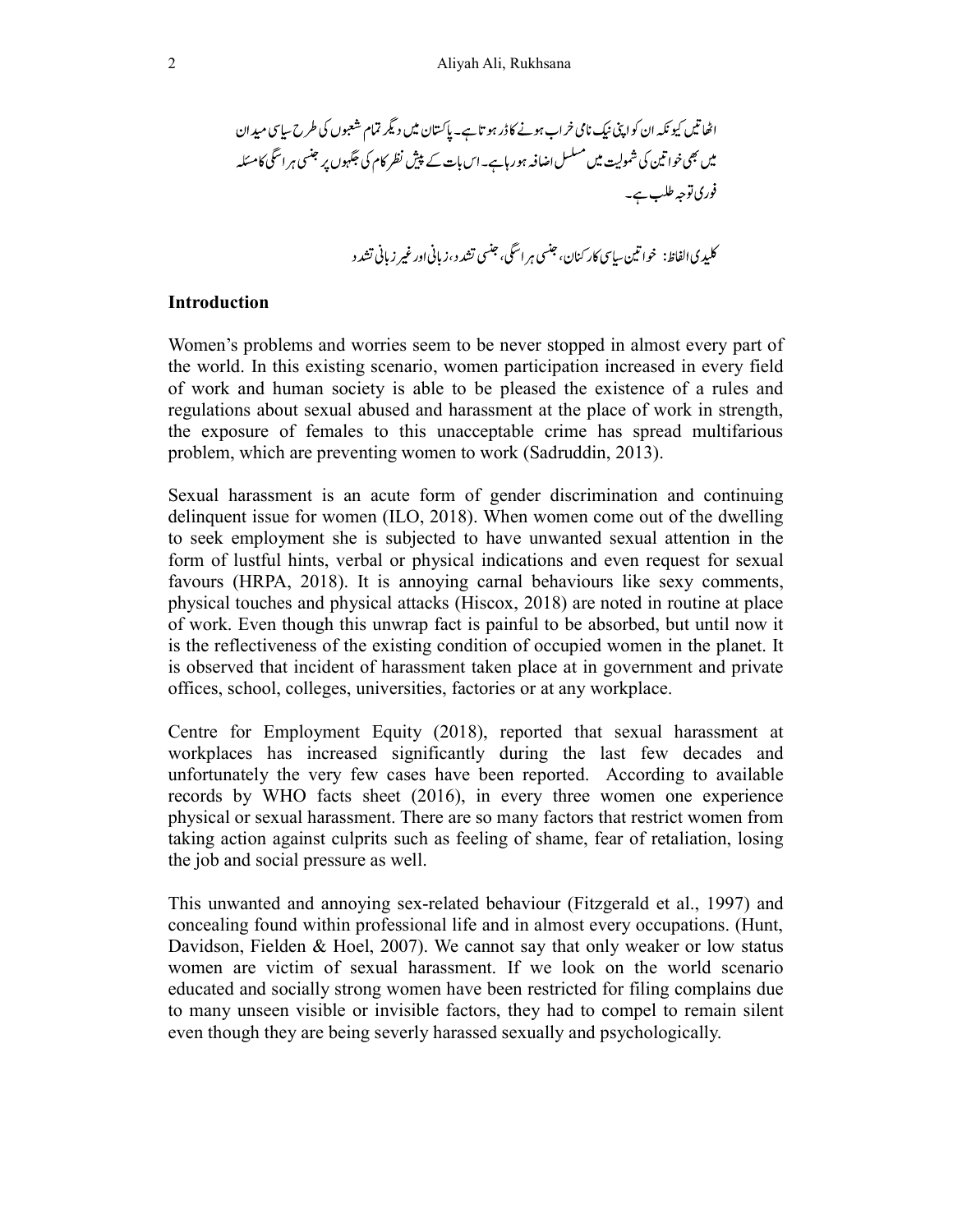Political women are more powerful, strong and empowered as compared to other women, but they are still victimized to sexual harassment. Political institution is an important and reliable source of empowerment and the beauty of democracy within institution must be modelled at all level for every men and women. In political environment provide equal opportunity with totally freedom and security to men as well as women. In society, for the effectiveness of political institutions it is important to maintain gender equality. Unluckily, women are not saved in the strong political institution.

In 2016 and 2018, an Inter-parliamentary Union (IPU), published two global studies provided facts that harassment and violence with women is very common in political sphere in European countries, findings further disclosed that above 80 percent of women parliamentarian faced violence, threats of death, sexual harassment and psychological and physical violence including rape, beatings or abduction during their parliamentary tenure (IPU, 2016-2018).

All over the world the ground breaking movement ME-TOO and Time's up shattered the taboos and generated global attention regarding sexism and violence that women face in working atmospheres.

Politics is over whelming male-dominated according to world's fact Women politicians only 5.2 percent of heads of government, 6.6 percent chief of the State, and 24 per cent of the members of parliament all over the world. Women constantly challenge stereotype norms and traditions related to gender that have usually away from politics; they confront inappropriate and unfriendly attitude in these respectable institutions. Women are as in different places of work, gradually have found in political parties, government bodies, elected assemblies and in parliaments (Shaw, 2018).

Two years ago, in January 2017, the member of provincial assembly (MPA) Nusrat Sehar Abbasi constantly faced orally and psychologically harassment by their male fellow who were the member of house as well. She was victim of the gender base violence because harassed on the bases of sex not only by opposite party male members but also by her own party members. She also said that it is enough; I am sick and tired with the male legislators due to continuously hooting and used abusive language. Harassment and violence with women at the workplace especially for women politicians make more hard, dangerous and unattractive. In this situation mostly women do not join or adopt politics as a profession. It was not only one incident but on many occasion women politicians suffer unsuitable joking intentional to openly humiliate them on public gathering. In April 2017, a member of Pakistan People's Party Khurshid Shah said about women parliamentarian, if women prevented from gossiping, they would be sick. In June 2016, Khawaja Asif defence minister targeted physical appearance of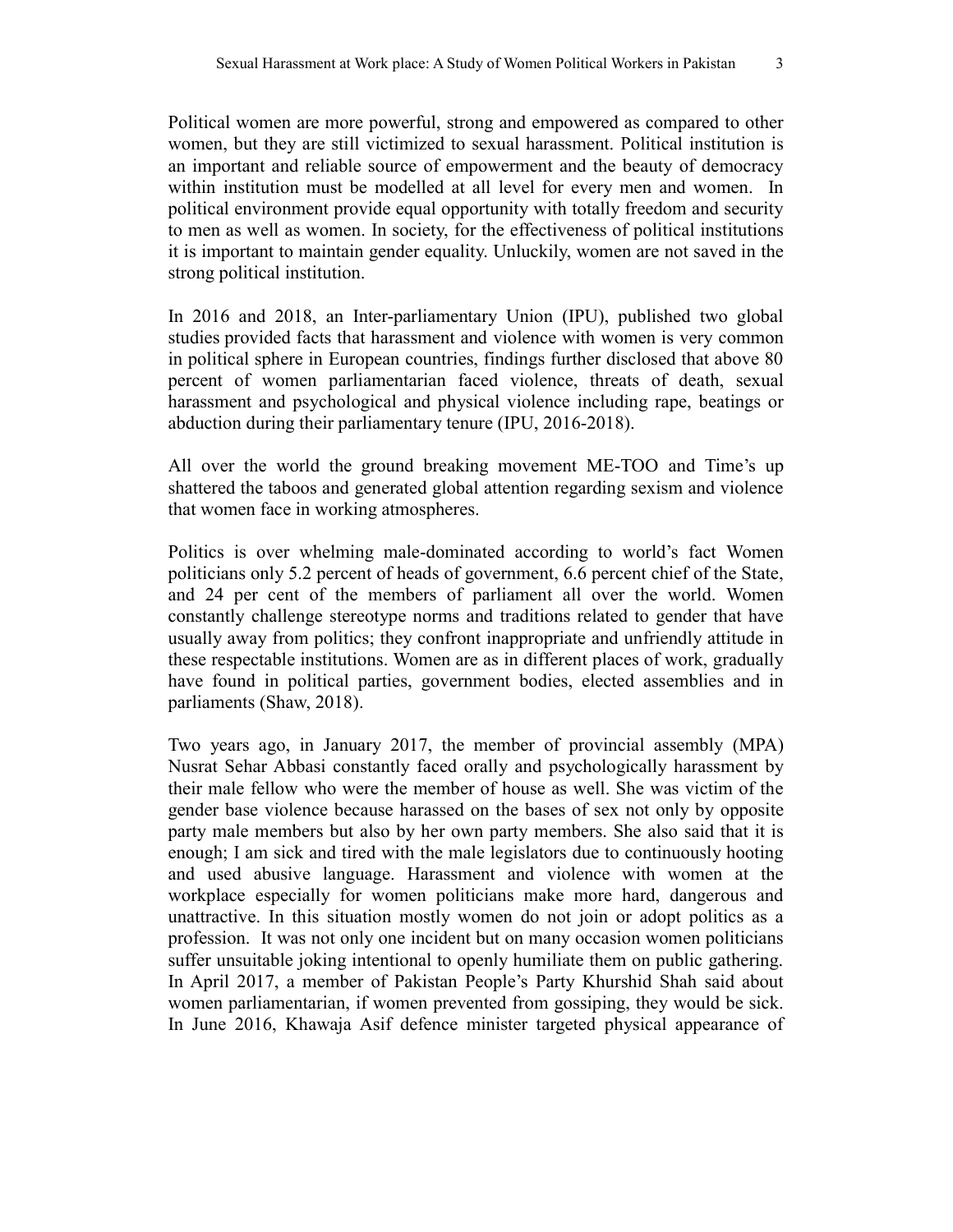another member of assembly Shireen Mazari 'tractor trolley and female supporters of PTI do not have good character, the head of JUI-F's Mulana Fazlur Rehman said in 2014. The worst thing was that the women legislators mostly failed to condemn this behaviour of male colleagues due to their party rules or fear of criticism by male.

In 2006, member of provincial assembly Shazia Marri also complained her male colleague Eshwar Lal had send immoral written massages. Few others women politicians including Marri complained of harassment by a MPA (Nadia, 2017). The nature of violence against women in politics can be mental, physical and sexual. Violence can be affected equally male and female but targeted to women is gender based in politics. Women targeted by their gender such as sexual harassment and violence, sexist remarks or jokes. In parliament and all political sphere sexual harassment and violence is a destruction of basic human rights. It is not only a violation of women political rights but also hold back women's political participation.

Harassment and violence in the workplace including political sphere is widespread in Pakistan but actual number of cases are not available, issue is still under the carpet. The fact that the majority of incidents are never reported, only few cases come into the front and highlighted. The data on the incidence of sexual harassment in the place of work do not collect by government and data on employment committees does not allow cases comprising charges of sexual harassment to be identified certainly.

# Objectives of the Study

- To find out the political environment of women in political sphere
- To explore the categories of harassment faces by female political workers
- To find out the impact of harassment on the issues of political women lives
- To evaluate the challenges faced by women political workers at work place
- To know the attitudes of family towards the victim of sexual harassment

# Literature Review

Review literature provides more information to a reader for understanding the research. It is observed that published material concentrate on the issue of women harassment with various points supported this exploration in bringing innovation to this research beside with understanding of present study. In Pakistani perspectives there is no research available that highlighted the issue of harassment and violence including physical & sexual among political women.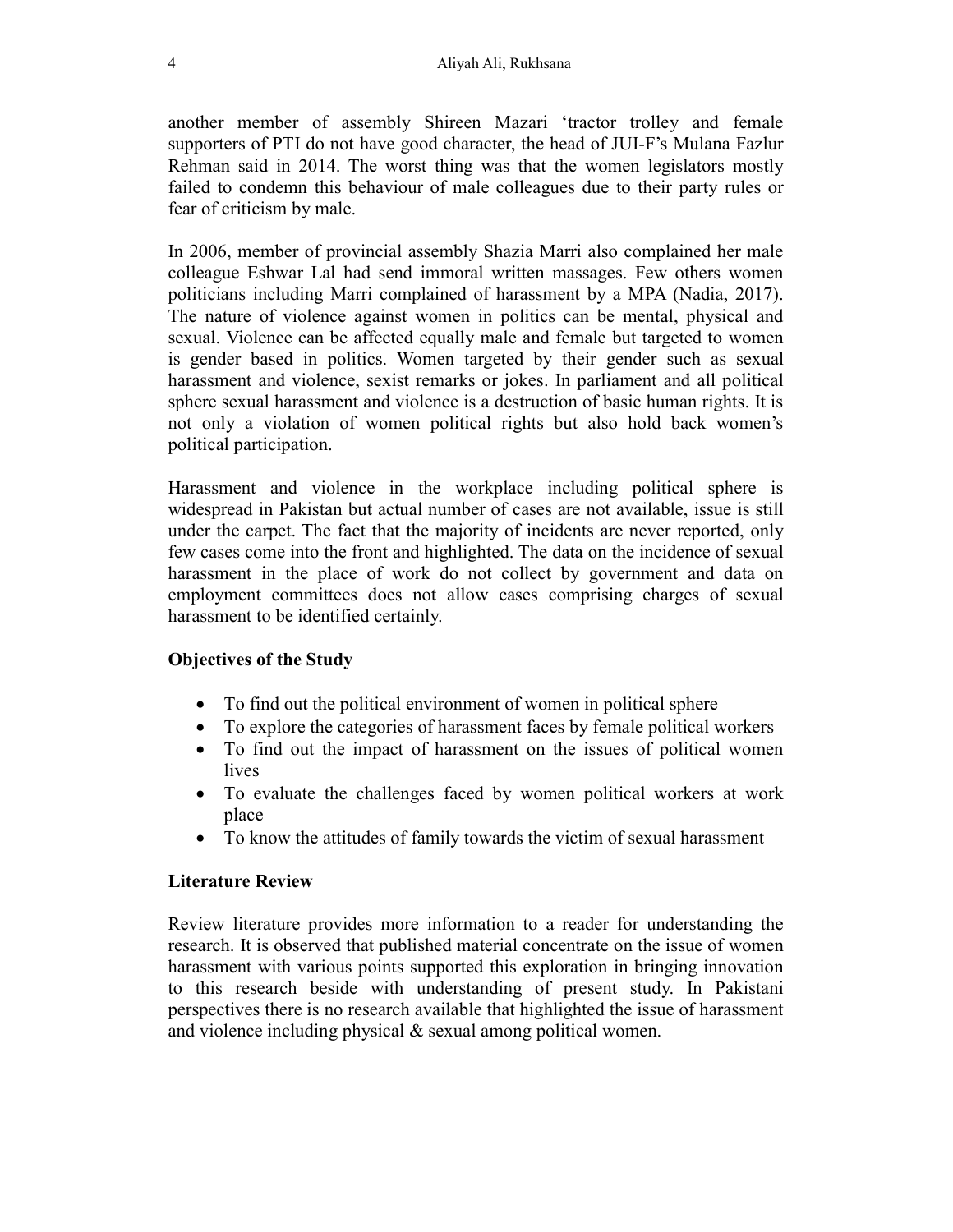A number of studies (Berdahl, J. L. & Moore, C., 2006; Barling, J., Rogers, A. G. & Kelloway, E. K., 2001; Dekker, I., &Barling, J., 1998; Fitzgerald, L. F., Shullman, S. L., Bailey, N., Richards, M., Swecker, J., Gold, Y., Ormerod, M. & Weitzman, L., 1988; Schneider, et al 1997 ;Ellis, S., Barak, A. & Pinto, A., 1991) supporting women harassment at the workplace as their focal theme, among them few researcher investigated emotional harassment on working women, some discovered its factors and approaches of prevention.

Arif et al., (2017) explored that the main contributors of stress are gender discrimination, peers' behaviour and sexual harassments as well among working women in Pakistan. Study further find out that along gazing and unnecessary conversation, the male colleagues discuss sexual matters, and loudly speak sexual jokes in the presence of women (Arif, A., Naveed, S. & Aslam, R, 2017).

Maheen et al., (2016) held a study in management universities of Peshawar highlighted that sexual harassment does lead to worker turnover intentions and sexual harassment has increased in higher educational institute and HEC neither successful to remove this in academic societies nor proper execution the guidelines on SH (Maheen et al., 2016).

Researchers identified harassment among working women in media with insufficient reporting. Almost male offering pick and drop, invite lunch or dinner, touched while giving anything like papers, files or glass, unintentionally touched body, giving comments their appearance, praising their personality and offering voluntary services and some others also want to shake hand.Although media is considered modern, open mind people's institution (Zia, A., Batool, S. & Yasin, Z., 2016).

Wherever women work, regardless of the profession incidents of harassment or sexual harassment occur at workplace (McLaughlin et al., 2012). Within all countries, including Pakistan (Naizi, 2012), many exploratory researches provide evidence that women faced sexual harassment. There are many factors and forces like existences of patriarchal deep rooted values in Asian region (Isran & Isran, 2012, Richter 1991), particularly public patriarchy control and limited women's power (Heimer, 2000).

# Women's Political Participation

In political participation of women, and their positions in government, the quantity of women's in power sharing comprises the number of females in administration and government (Robert, 2002; Peter, 1993).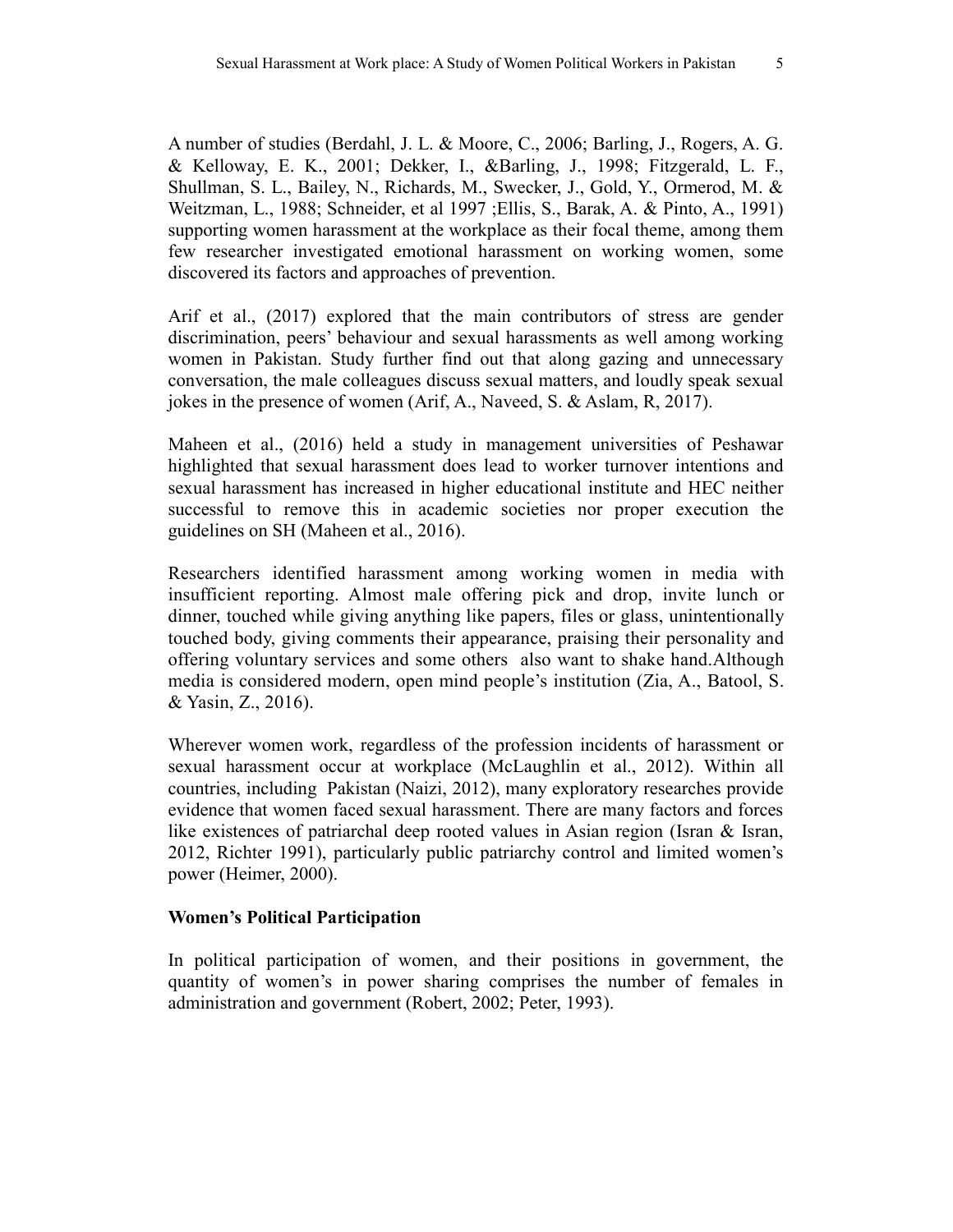Unbiased and fair representation of women in political domain has an optimistic effect on gender mainstreaming in various policies and strategies. Worldwide, women's representation rose 24.1 percent in parliament at the end of 2018, 13 percent increased as compared to last twenty years.

Headships of women in the EU is above the world average in the beginning of 2019, four women presidents, two queens (UK  $\&$  Denmark) and three prime ministers among the 55 heads of the state and government in European countries. Globally, Rwanda has the impressive number of females' legislators; in the lower house women have succeeded 61.3 percent seats in parliament (European Union, 2019).

In each region, wide disparities continue exist in the average percentages of women parliamentarians, 42.3 per cent Nordic countries, 30 percent Americas, 27.7 percent Europe as well as Nordic countries,; 26.6 per cent, Europe without Nordic realms, 23.6 percent sub-Saharan Africa, 19.4 percent Asia, 17.8 percent Arab Countries and 17 percent the Pacific at the end of 2018 (IPU, 2018).

In Pakistan, the last Elections were held in 2018bring out 105 women throughout the country were given party tickets as compared to last election 74 female candidates contested on party tickets, while 66 competed without any political party candidate in 2018 as compared to 61 in 2013 (Salman, 2019).

Although gender norms and expectations significantly decrease the pool of women putting themselves forward for selection as candidates in election. Now a multidimensional approach requires for Women's empowerment in politics such as preventing sexual harassment / violence against women during elections. Additional determinations required to bring women into political parties and particularly young women, develop skills to participate actively in elections as candidates, voters and train to become a future leadership.

This is essential in the present political environment regard as citizens specially women disappointment with politics (European Union, 2019).According to the WEF, Pakistan's placed at 97 on political & constitutional empowerment, only Bangladesh stretched outa level of gender uniformity of beyond 50pc, while during this period India boast just about 40pc, in the Asian region (WEF, 2018).

#### Sexual Harassment/Violence in Politics

Through over the world sexual harassment and violence is an important, more common and disturbing human rights violation, irrespective of social upbringing, everywhere at home, at working place, at educational institute, in the pathway, playing game or more powerful places like political institutions. In the 2030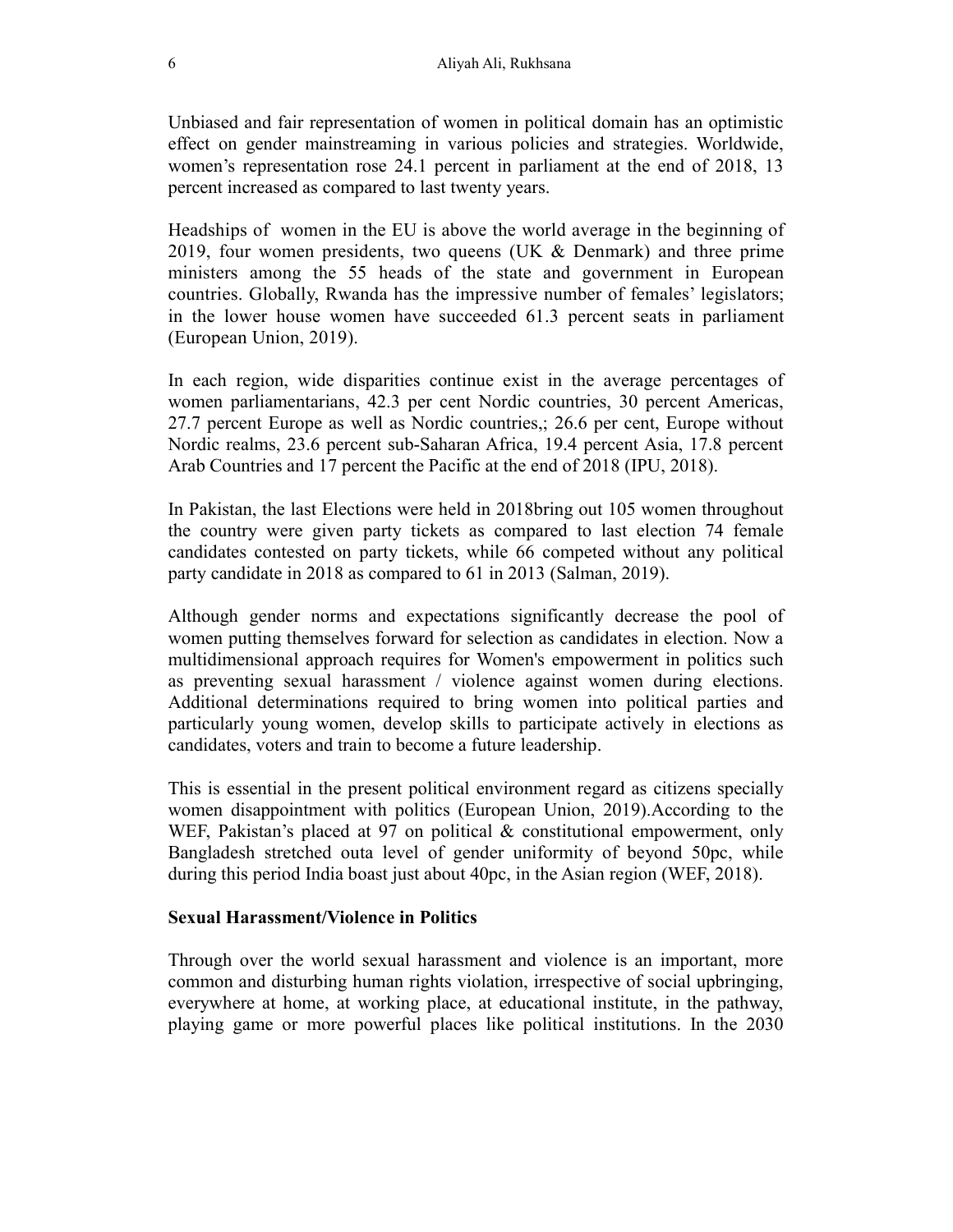Agenda for Sustainable Development, eliminating violence particularly against females and teenagers is an important goal. Even though the perception of sexual annoyance is along-standing subject (Thornton, 2002) and less discussed openly. It acknowledged as a societal occurrence in these days.

In politics violence against women is the result of long systematic structure of patriarchy. Many factors contribute to less representation of females in political affairs: hardly or even no one woman is the leadership of any political parties which is the first step for establishing the political leader in future. Violence in every form is not enclosed to politics on the other hand to the wide-ranging in general places, wherever the dynamic of power will change the traditional political structure and will transport to the forefront different supremacy, energetic and cognitive structures of females in the public domain.

The raising of the #MeToo movement provide more courage to more women, media and political women speak out and reported harassment and sexist remarks (IPU, 2018).

Celebrated moment for the women of United States in political sphere the midterm elections 2018, when the extraordinary number of women entered and designated to legislative body. This outstanding accomplishment was not an easy flight but steadily and a hard struggle. Along with enlargement of women's parliamentary partnership the result of a distressing increase in cyber bullying of these identical women and their political rights under threats. Particularly women who are serving in different prominent roles as stateswomen and leaders have been targeted through cyber harassment.

Amnesty international surveyed 4000 female workers within eight independent, self-ruled, economically top ranking countries, as well as the United States in 2017, to explore that almost 76out of each hundreds of those women had faced different categories of sexual exploitation on social networking. The cyber molestation includes physical appearance, sexual orientation, using their snapshots to give the impression in vulgar prospects. Harassment is creating hurdles for blocking women from exercising their political rights and participates in politics (Centre for strategic and International Studies, 2018).

A research conducted by ComRes for the BBC in November 2017, interviewed 6,206 mature adult person in Britain, pointed out fourteen percent of interviewers had suffered from sexual intimidation in the workplace. It was consisted on demonstrations of indecent images, unwanted remarks vulgar funny stories or jokes related to sensual nature (BBC, 2016-2017). Another research study explored that more than 50% of women engaged in wage labour in European Union countries which has experienced sexual harassment. Study further explored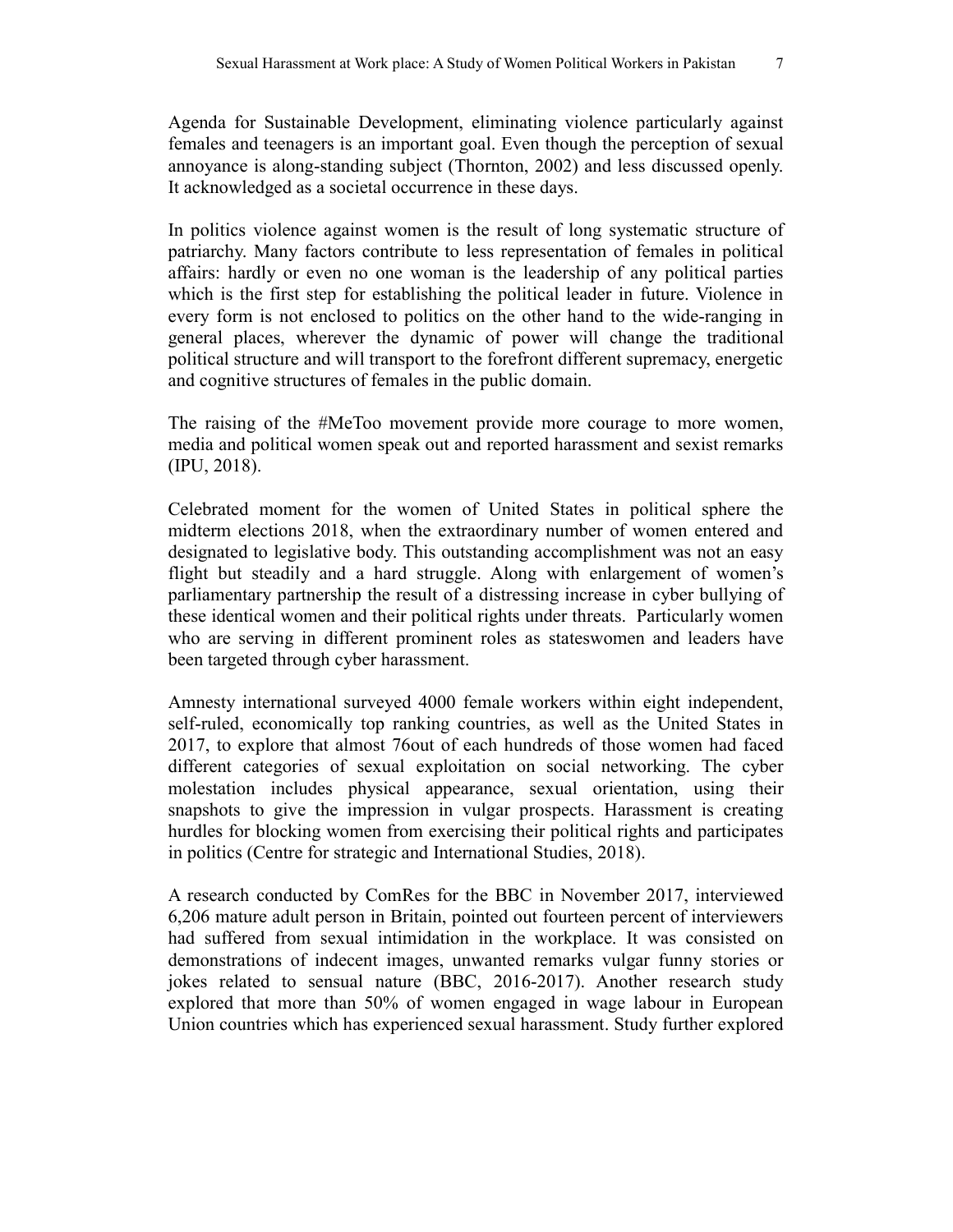that in the workplace discrimination and inequalities can be mused a cause of sexually abuse or harassment, through evidence collected in the research and further described association between sexual abuse and inequalities within male and female (The House of Commons, 2017-19, p.7).

The IPU conducted a study in European countries in 2016, 123 women from 45 European countries consisted 81 parliamentarian and 42 parliamentary staff. The research explored 40.5 % respondents harassed sexually in their duties, the perpetrators were male MPs in 69.2 percent of cases, 50 % had eavesdrop sexy remarks and 61.5 % of these cases the perpetrators were male MPs, 19.5 % of respondents faced psychological harassment from their colleges MPs. Further findings give alarming facts the reporting are these cases very low. Only 23.5% of MPs and 6% female parliamentary staff had reported the incident who had been sexually harassed. Study findings showed that more women parliamentarian go under report while facing sexual harassment still underreported (IPU, 2016).

#### Legal Framework and Definitions

In politics, sexual harassment and violence against women are flagrant and intolerable violations of fundamental and political rights, including the obligation to ensure that women can participate fully, freely and safely in political processes including in parliaments. Several international instruments protect these rights, such as the Convention on the Elimination of All Forms of Discrimination against Women (CEDAW), the International Covenant on Civil and Political Rights and the Sustainable Development Goals (SDGs).

In politics, the issue of harassment and abuse with women increased gradually at international level day by day, even that matter discussed its causes and consequences that matter talk over at the General Assembly of United Nations in 2018.

The Article 2 of UN Declaration on Violence against Women explain in detail about sexual harassment and coercion at workstation, Pakistan is a signatory of this declaration, moreover, Pakistan is also joined to the International Labour Organisation Convention 100 and 111deals with equal wages for equal value of work and discrimination in employment.

Any type of non-consensual sexual violence prohibited by state law, comprehend the victim do not giving the position of consent, define by the U.S. Department of Justice, (OVW).

The U.S. Equal Employment Opportunities Commission (EEOC) states that "undesirable spoken, photographic, nonverbal, or physically conduct that is the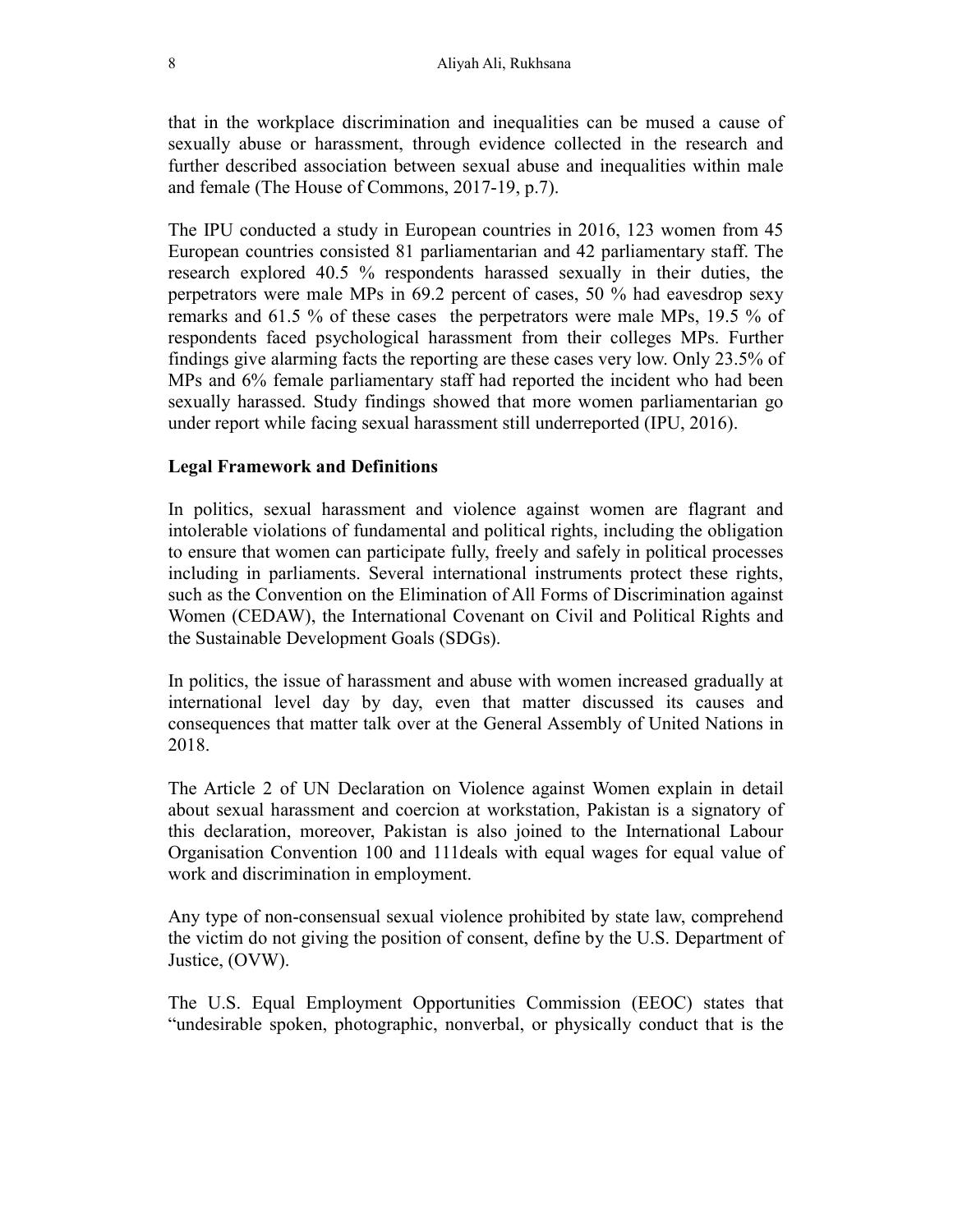nature of sexual or derived on someone's sex, constitutes sexual harassment. Precedent has established for legal step, at place of working harassment should be "brutal or prevalent" and disturb operational or working environment (HISCOX, 2018).

In Asian countries proof towards harassment at place of work are not recorded appropriate however more or less within all countries in the region sexual harassment is being practiced. The Philippines passed an Anti-Sexual Harassment Act in 1995, which support not to were established accept harassment at the workplace. In Thailand, include punishments for sexual violations at place of employment through amendment in its labour laws in 1998. Similarly in Asian nations approved numerous bills to be responsible for protected, in offensive and harmless atmosphere for female like Malaysia and Pakistan as well.

Pakistan national assembly passed The Protection against Harassment of Women at Workplace Act 2010, protecting the female employ from sexually irritation at workroom. The act harassment is clarified as, "any undesirable sensual advance, demand for sexually exceptional behaviour, verbal or on paper communication, physical relation or sexually demeaning assertiveness, produce intervention with performance of work.

# Methodology

There is no other study is available about harassment among political workers so present study is an exploratory and descriptive. In this study, the methodology adopted was quantitative and involved semi-structured questionnaire which consisted open ended and close ended questions.

Major objective of the study to find out the contemporary status of persecution in Pakistani political workers in Karachi, researcher had used survey method with purposive and snow ball sampling procedures, picking prospective respondents for getting appropriate data to achieve the aims of the present research. Both sampling are under non-probability method, purposive sampling provides help to select the sample on the bases of characteristics, while snowball method gives information to find out other participants and easy for researcher to catch the relevant person within short time.

The data was collected through interview schedule from 200 literate, unmarried and married women. The interviewed women were 15 to 40 years old, who work as a political worker in different political parties. Respondents affiliated Pakistan people's party, Pakistan Tehrek-e-Insaaf, Mutehda Qumi Movement and Pakistan Muslim league (N).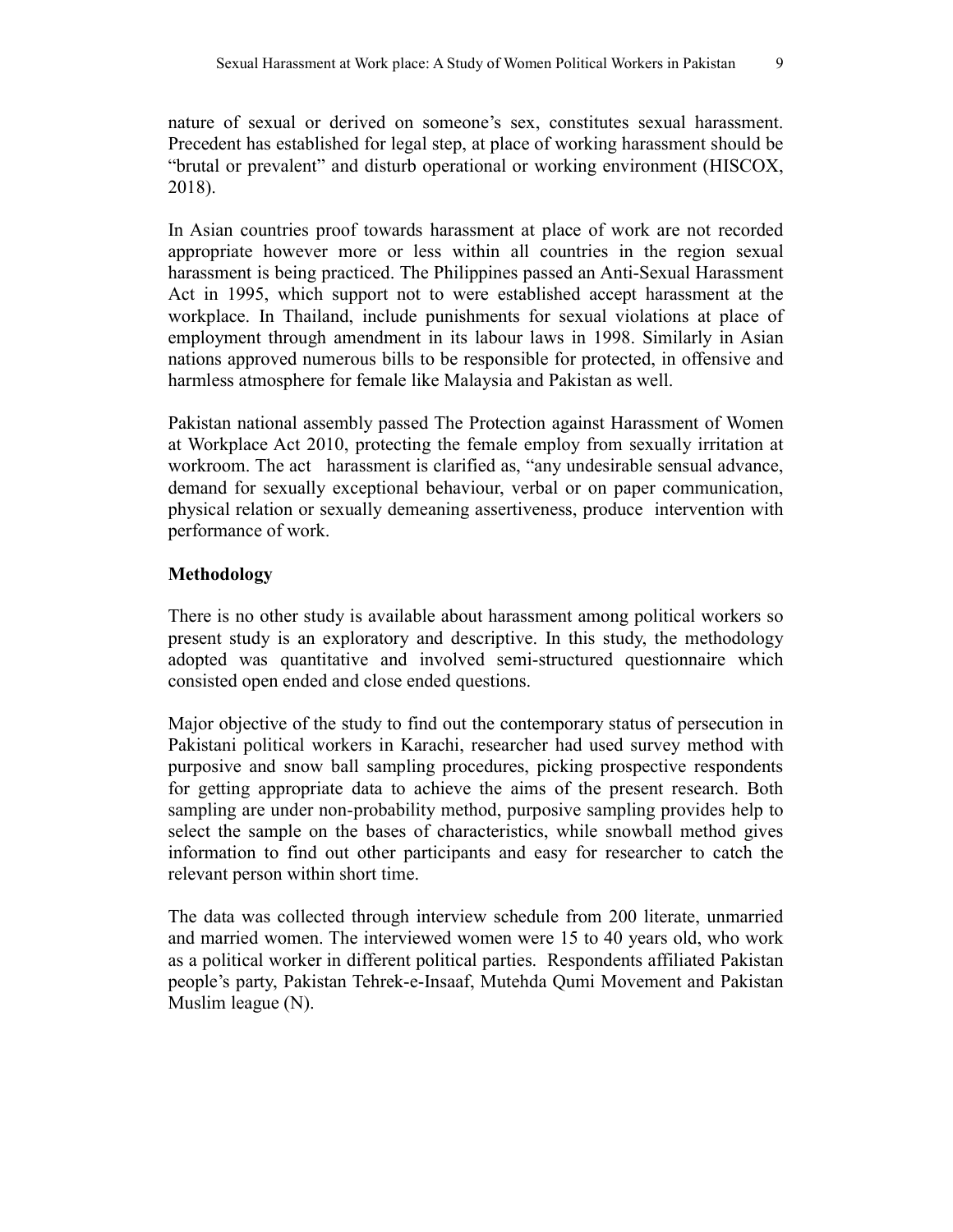The interviews were conducted face to face at their homes. Respondents were asked how they were physical and mentally sexually harassed and exploited during their work in offices, outsides, election campaigns, political gatherings and in the cabinets. The collected data has been tabulated and analysed. In the present study, simple distribution frequency tables, frequency and percentages was used to represent research findings, first of all, simple tables were made representing each question and percentages were drawn.

### Findings & Discussion

Gender discrimination, violence against women, sexual harassment and sexual violence exclusively observed during work remained uncontrolled which is considered common violation of women rights. Sexual harassment at workplace is a social humiliation and promote unhealthy environment especially for women, although women participation in the work force is increasing day by day. It is appalling that undesirable sexual conducts like sexual remarks, gazing, touching, stalking, sending vulgar text messages, openly conversation on sexual issues in front of women and physical attacks are observed in the workplace even these type of incidents are looked around day to day prevalence and part of ethos in place of work.

Gender inequalities are very common in developing countries including our beloved country Pakistan. Women are considered inferior, less than second citizen and mostly least important in decision making process regardless within home or working place. Mostly women face violence due to gender inequality; it is corelate different kinds of discriminations related to workplace and sexual harassment as well.

Politics is also perceived as a restricted area of working for girls and mostly parents do not allow their daughters to participate in political activities like meetings, protest, corner meetings and public gatherings. But now consequence has going to be changed and present study find out that 77.5% respondents have had family support to join politics as compare to only 22.5% respondents' family did not support them. Data indicated a big change in our social system, few years ago politics is not considered for women working area. As since long political sphere influenced by masculine, universally it's all about for male control and command too. On the other hand women's contribution and participation in political domain do not see as pleasing as appraised like present epoch. (See table 2) if women have to reach in assemblies then they will play their vital role for women empowerment through positive and women's friendly legislation. Participants were asked about their perceptions to join politics, primary data shows that 56.5% respondents join politics to their self-desire, 23.5% respondents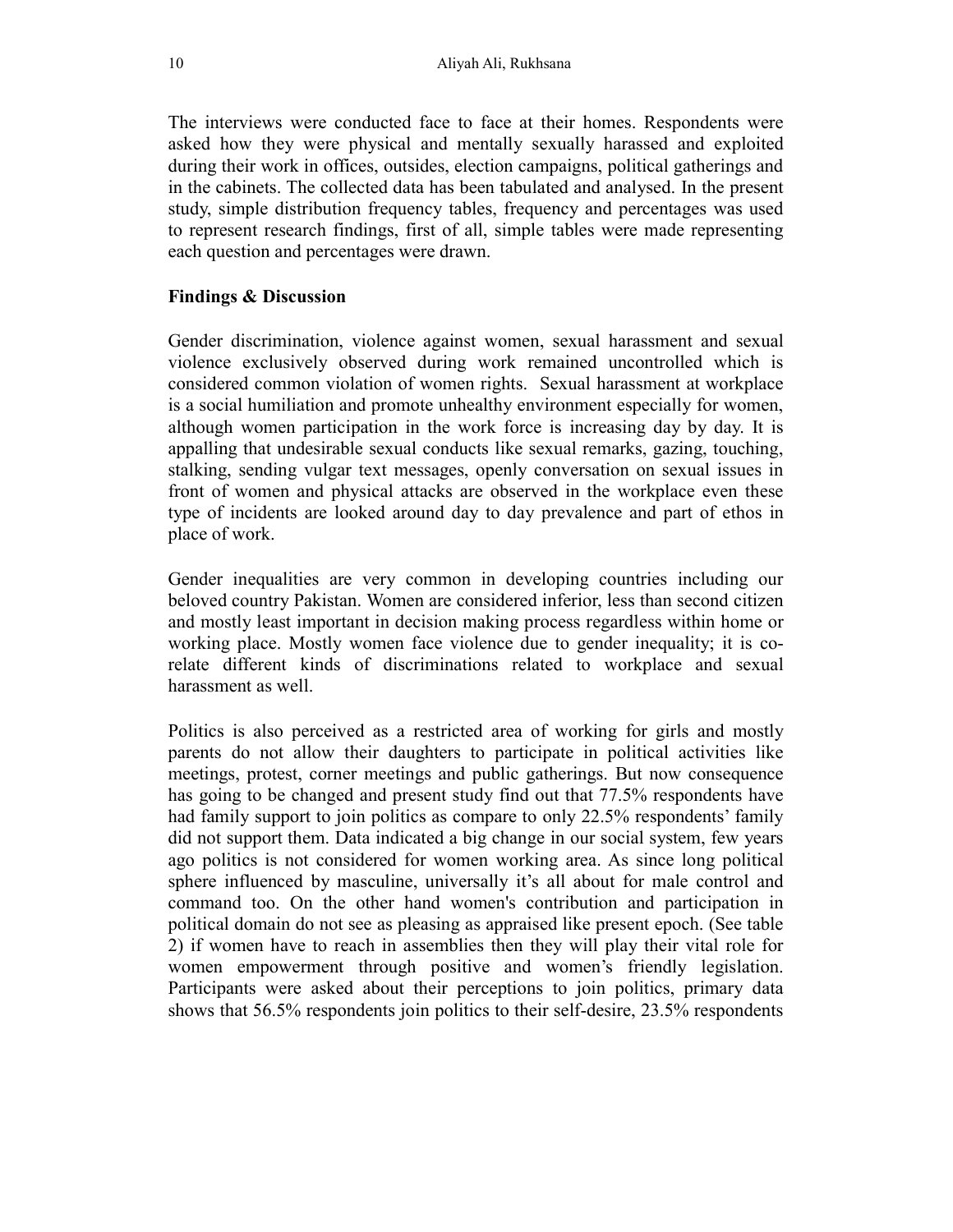entered in politics for getting power, while 15% already from political families (see table .1).

Workplace for a political worker is very wide-ranging such as office, rallies, and public meetings, demonstrations etc. in the workplace categorizing occupational elements associated and increased possibility of sensual irritation and physical attacks. The study focused on female political party workers who are affected by gender based violence and data shows women in our society regardless they are house workers or working lady. They all feel suppress as a women, they all harass being a women. Above table shows that 58% of respondents feel suppress as a women worker in their own political party. Only 42% respondents did not feel any inferiority or pressure. Women in our society regardless they are house workers or working lady, they all feel suppress as a women, they all harass being a women. The results of the study shows that 44.6% respondents had faced sexual harassment during election campaign, 24.4% respondents harassed in the office sphere, and 21.2% respondents had faced harassment during different demonstrations about 50.5% respondents harassed verbally and 49.5% harassed by physically or nonverbal (See table. 3).

Harassment exists in different types which women faces at workplace. Most common shared by the respondents are gazing, laughing, Sexual jokes and comments, touching, pushing, unwanted jokes and dialogues, holding hand, indecent body language, negative messages on mobile or different type of social media, offering pick and drop, gifts and use indecent language. Harassment has two main categories verbal and non-verbal. The result of this study explored in the case of verbal harassment 58.4% respondents harassed by gazing and laughing, 16.8% respondents received vulgar text messages and calls with abusive or sexual language, 12.8% respondents harassed by sexual jokes and 11.8% respondents had been the subject of a remark of sexual nature. The facts about non-verbal harassment 61.6% respondents said they suffered senseless incidents like push and it is very easy to prove these types of thrust as unintentional touch, 22.2 % respondents faced unwanted touches with fingers, elbow or legs etc., 12.1% respondents suffered due to stalking, 3.1% percent respondents had been faced physical violence with sexual harassment while only one respondent told she has been subjected to sexual violence (SeeTable.4).

Mostly women faced sexual harassment by their boss or seniors and it is very common at places of work, situation is worst when the ladies staff employed are lesser than male staff, newly appointed and low social status. In the present research fact shows that a large number of female political workers sexually harassed by their colleagues (62.5%) and (18.6%) head. (See Table .5)Because this is the game of power, who has in power will use and who is in the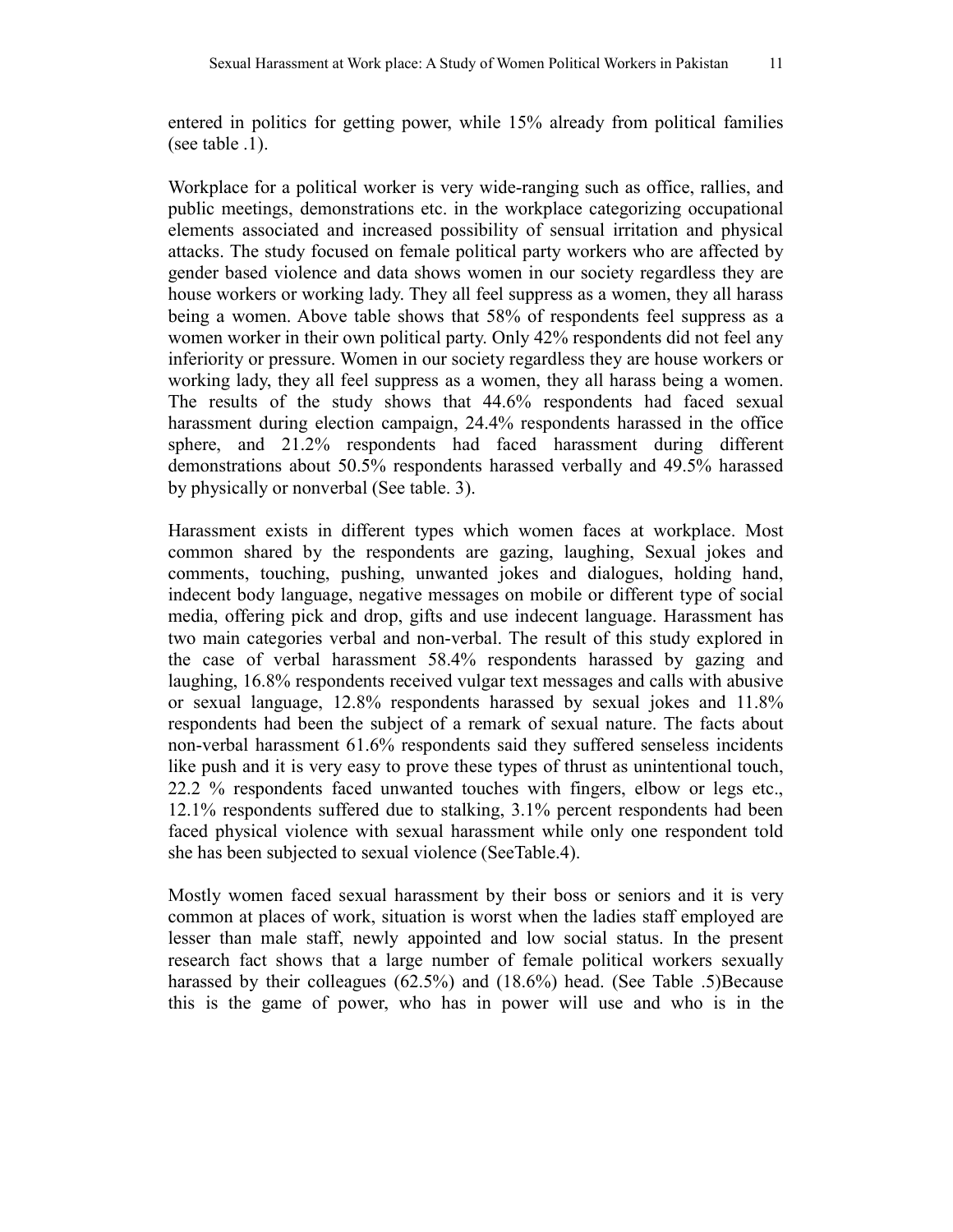subordinate position or weaker will bear this burden. Our culture and traditions restricted to women due to their modesty and religious piousness.

Social stress is also the reason of silence, women do not have to right to claim or raise voice even they cannot discuss on sexual harassment openly around 40.6 % respondents just share with their friends, 34.4% respondents complained to higher authority, only 25% respondents told their family while not a single person complained to police or did not take any legal action. Mostly women do not make a voice against sexual harassment at workplace either they strong or weak, literate or illiterate, older or younger, belong elite class or middle class, it does not make any difference among them. a survey report by DAWN evident that, 300 women were interviewed across professions and industries about workplace harassment, according to fact 35percent were remain silent by their colleagues and bosses while 17 percent women approached their organisation's internal inquiry committees (Table.6).

There is an important fact that by bearing this burden woman cannot share and hide this crime; social pressure and burden of insecurity are destroying the reputation of women (Human Rights Watch, 2018). The offender gets benefit to their position and status, male dominated society criticize, blame and discuss on women's character. Due to mentioned reasons women do not want to disclose or complained about sexual harassment or violence.

The facts of study showed that 21.6% respondents did not have courage to complain due to their reputation, 33.3% respondents did not inform due to fear of family, 35.2% respondents did not get attenuation on male behaviour, had not complained or informed to anyone just ignored. (See Table 6)Majority of the female workers evade sharing their painful feelings or talk over these sorts of problems to others, even though they do not share to the head and authority person. It is observed that women have such as their own fear, societal pressure, persons influence, and fear of insult, fear of threats (self-fear & family), embarrassment, lack of confidence and lack of proper support system.

Due to above said reasons women do not courage for reporting, ignored and decided to keep silent. But the silence of women encourages the delinquent to carry on the criminal and insulting behaviour (Hoffman, Hamlin, 2002). Shazia Marri has complied about her male MPA Eshwer Lal that he had been harassed her for two years. But when she had take action and registered legal complaint against him then he stopped. But that is another fact when women report the issue they face victimization from society. Aisha Gulali and Meenashafi are more example of this situation, both women are faced more discrimination and social pressure when the rose their voice against male's attitude or sexual harassment.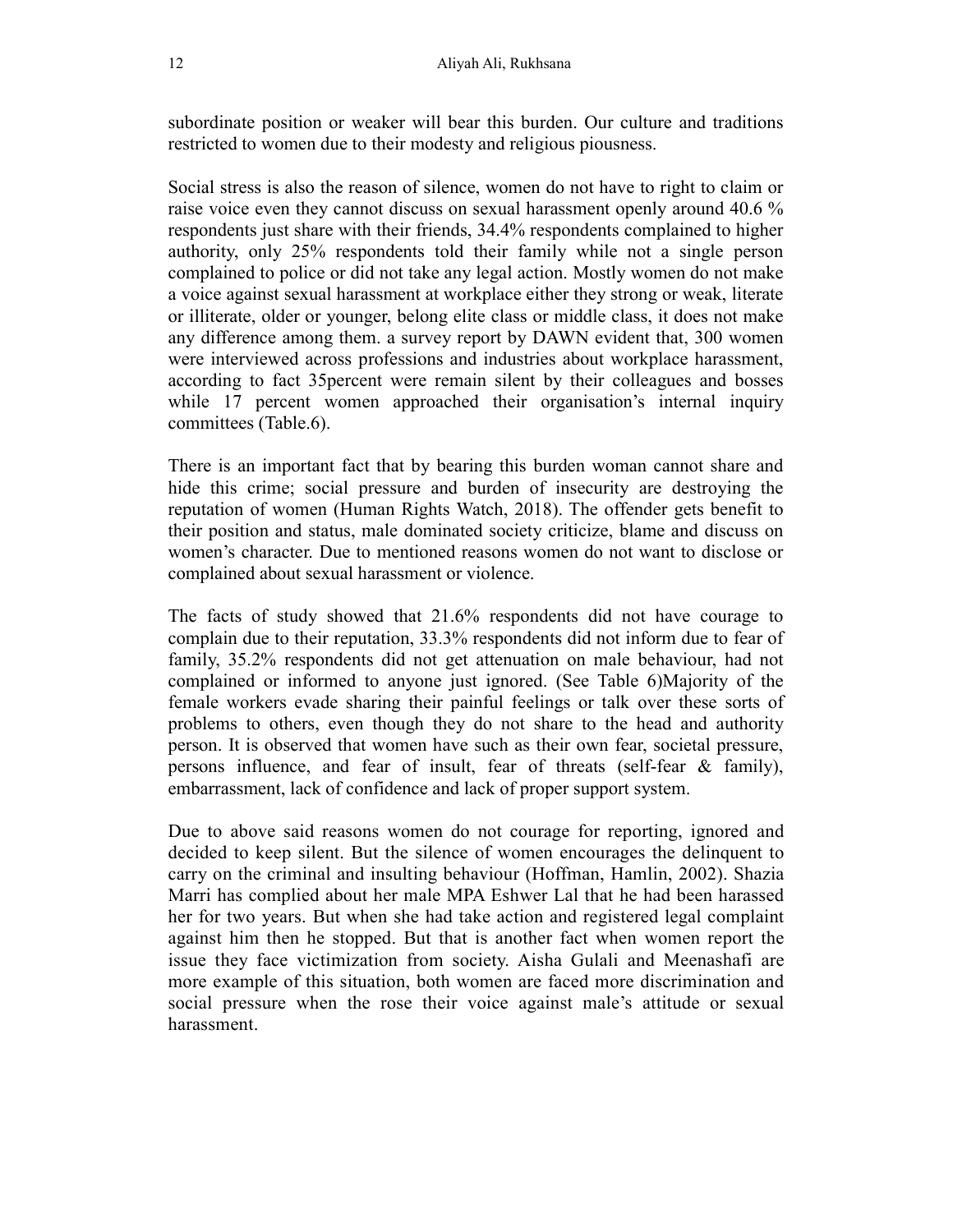Major concentration of this research had to investigate standing condition of abuse and harassment in women political workers. Environment of any political office and outside essentially controlled these types of incidents because unsafe working environment effected the creativity and productivity of any person particularly women, who developed their political skills and practicing for future leadership. Workplace environment plays an important role for building personality traits gender based insult at workplace has been extremely linked with atmosphere of the place of work. Gender imbalance in any occupation or work place has increased the risk of harassment at workplace. According to Hunt gender composition is very important for occupation or workplace (Hunt, 2007).

Since long in society masculine controlled life have exaggerated social and cultural structure, and women considered sub servant or in a secondary position (Hong, 2003). The reality of harassment is that almost majority of men are involved in heinous action at workplace (Malamuth, & Briere, 1986).

An interviewed political worker argued that the quantity of women have increased in politics but until now dominated by male. Women do not consider for higher positions or key post as compared to male, they are more reliable and deserve for part tickets and election while women political workers are consider only a tool for using as a female.

Keeping the main purpose of the research about occurrence of gender biased attitudes in political women workers, questioned from women who affiliated with any political party to achieve objectives of this exploration and receiving facts show intact women faced sexual abuse at their workstation, field work, during rallies, protest and political public and private gatherings.

Sexual harassment at workplace and particularly in political atmosphere itself is curse but it is more painful when politicians who make rules, laws and they do not apply within their own parties, their own parliamentarians and political workers has not saved to this heinous crime.

The government has unsuccessful to progress and enlarge financial and political privileges proposed for feminine, even though so many amendments including new laws in the constitution of Pakistan. The government is not only failed to implantation of laws and also restrict to put on to protect existing laws (Akhtar & Métraux, 2013; Nosheen, 2011; Qureshi, 2013). It is a bitter truth that, the law enforcement bodies, such as police (table, 10) itself is a threat for the safety of women, and the harassment or victimization from police are common practice in our society (Abbas, 2011).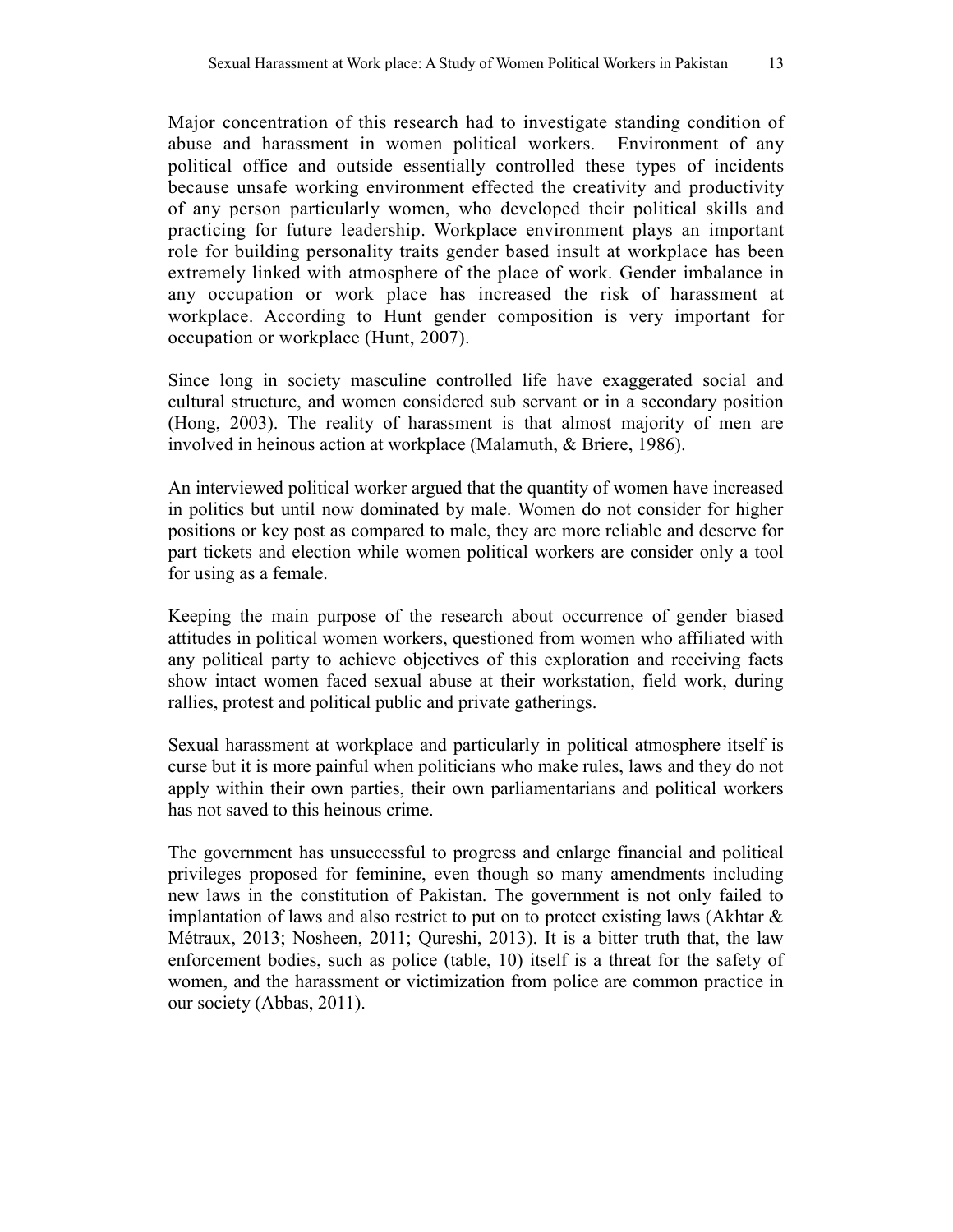### **Conclusions**

The present study explored sexual harassment among women political workers. The situation is no more different from other professions and outcomes of this research show that women are suffering from harassment in political sphere. For this study researcher interviewed 200 women political workers. All respondents agreed that political workers are being harassed at their workplace. Female participation is increasing gradually in political domain. Many interviewers shared that number of cases are increased but reporting is decreased due to many factors behind this phenomenon. The results of the research showed that female workers faced different kind of harassment like touching, comments on their physical appearance, sexual jokes etc. while staring is the very common and do not count in harassment, almost women do not share or inform others about sexual violence. There is need to immediate address to sexual harassment because if any woman harassed in the world of work is worst but there are a number of women affected with sexual harassment.

#### References

- Abbas, H. (2011). Reforming Pakistan's Police and Law Enforcement Infrastructure. US Institute of Peace, Washington, DC.
- Akhtar, N. & Métraux, D. A. (2013). Pakistan is a Dangerous and Insecure Place for Women. International Journal of World Peace, vol.30:2, pp.35-70.
- Ahsen, Saud (February 13, 2019). Workplace Harassment Law in Pakistan, Daily Times, Karachi, Pakistan. Retrieved from: https://dailytimes.com.pk/ 353990/workplace-harassment-law-in-pakistan/
- Arif, A., Naveed, S. & Aslam, R. (2017). Factors Causing Stress among Pakistani Working Women. Pakistan Administrative Review, vol.1:3, pp.159-174.
- Barling, J., Rogers, A. G. & Kelloway, E. K. (2001). Behind Closed Doors: In-Home Workers' Experience of Sexual Harassment and Workplace Violence. Journal of Occupational Health Psychology, vol.6:3, pp.255- 269.
- BBC Sexual harassment in the work place (2017). Survey by ComRes, November 2017; BBC Radio 5 Live – Sexual harassment in the workplace 2017, survey by ComRes, October 2017; TUC, Still just a bit of banter? Sexual harassment in the workplace in 2016, August 2016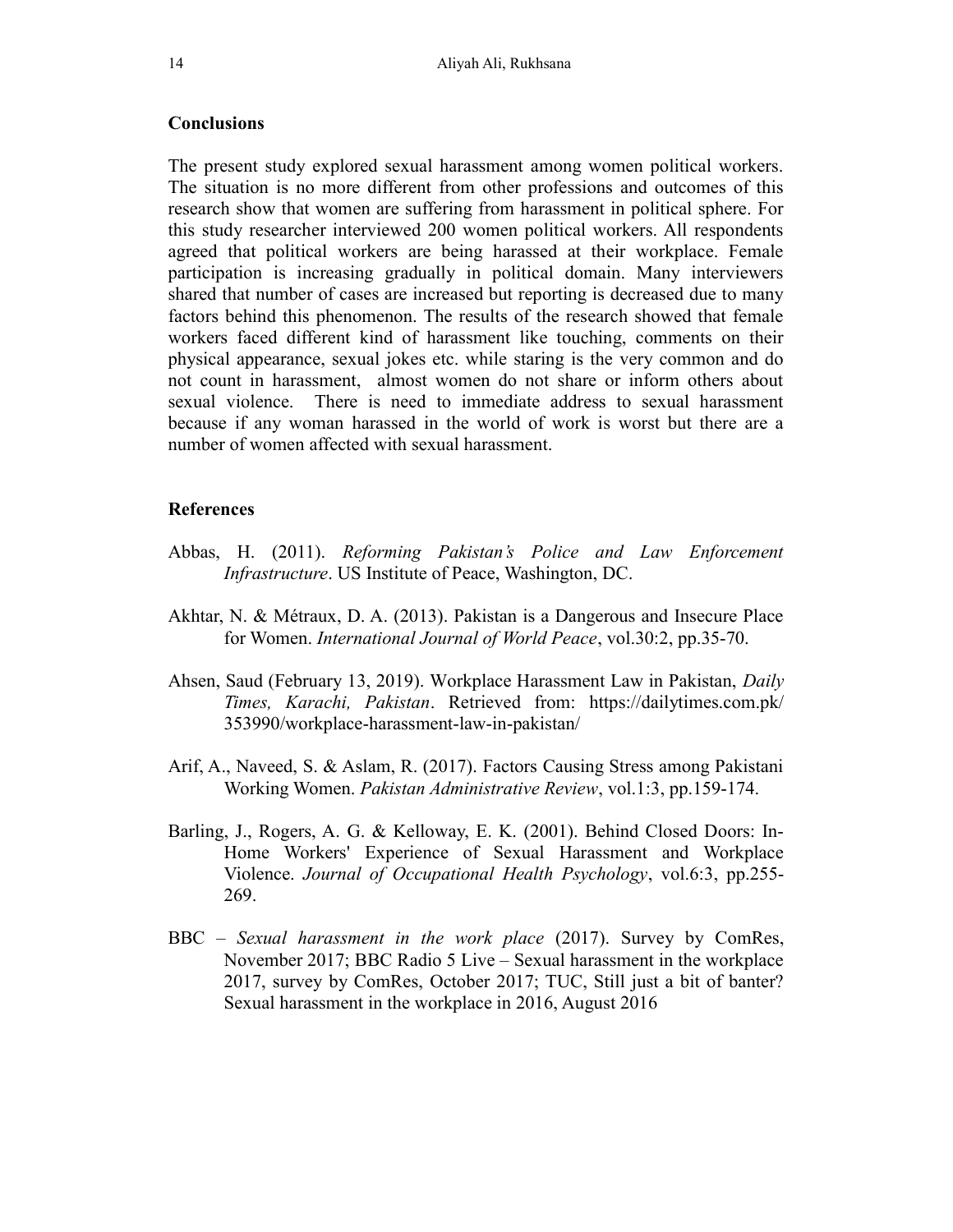- Berdahl, J. L. & Moore, C. (2006). Workplace Harassment: Double Jeopardy for Minority Women. *Journal of Applied Psychology*, vol.91:2, pp.426-436.
- CEDAW, General Comment on Art. 11 of General Recommendation No. 19 (11th Session, 1992).
- Centre for Strategic and International Studies, (2018) Against The Odds: Overcoming Online Harassment of Women in Politics, CSIS, Washington, USA retrieved from: https://www.csis.org/analysis/against-oddsovercoming-online-harassment-women-politics
- Dekker, I. & Barling, J. (1998). Personal and Organizational Predictors of Workplace Sexual Harassment of Women by Men. Journal of Occupational Health Psychology, vol.3:1, pp.7-18.
- Ellis, S., Barak, A. & Pinto, A. (1991). Moderating Effects of Personal Cognitions on Experienced and Perceived Sexual Harassment of Women at the Workplace. Journal of Applied Social Psychology, vol.21:16, pp.1320-1337.
- European Union, (2019). Women in Politics: A Global Perspective, EPRS | European Parliamentary Research Service.
- Fitzgerald, L. F., Shullman, S. L., Bailey, N., Richards, M., Swecker, J., Gold, Y., Ormerod, M. & Weitzman, L. (1988). The Incidence and Dimensions of Sexual Harassment in Academia and the Workplace. Journal of Vocational Behavior, vol.32:2, pp.152-175.
- Fitzgerald, Orasgow, Hulin, Gelf & Magley, (1997) Antecedents and Consequences of Sexual Harassment in Organizations: A Test of an Integrated Model, Journal of Applied Psychology, vol.82:4, pp.578-589.
- Farid, N., Abbasi, S., Ali, R. & Ashfaq, A. (2016). Experiences of Women Police at Work Place in Pakistan. Pakistan Journal of Criminology, vol.8:3, pp.149-162.
- Hamlin, L. & Hoffman, A. (2002). Perioperative Nurses and Sexual Harassment. AORN J, vol.76, p.855-860.
- Heimer, K. (2000). The Nature of Crime: Continuity and Change. Changes in the Gender Gap in Crime and Women's Economic Marginalization. Criminal Justice, vol.1, pp.427-483.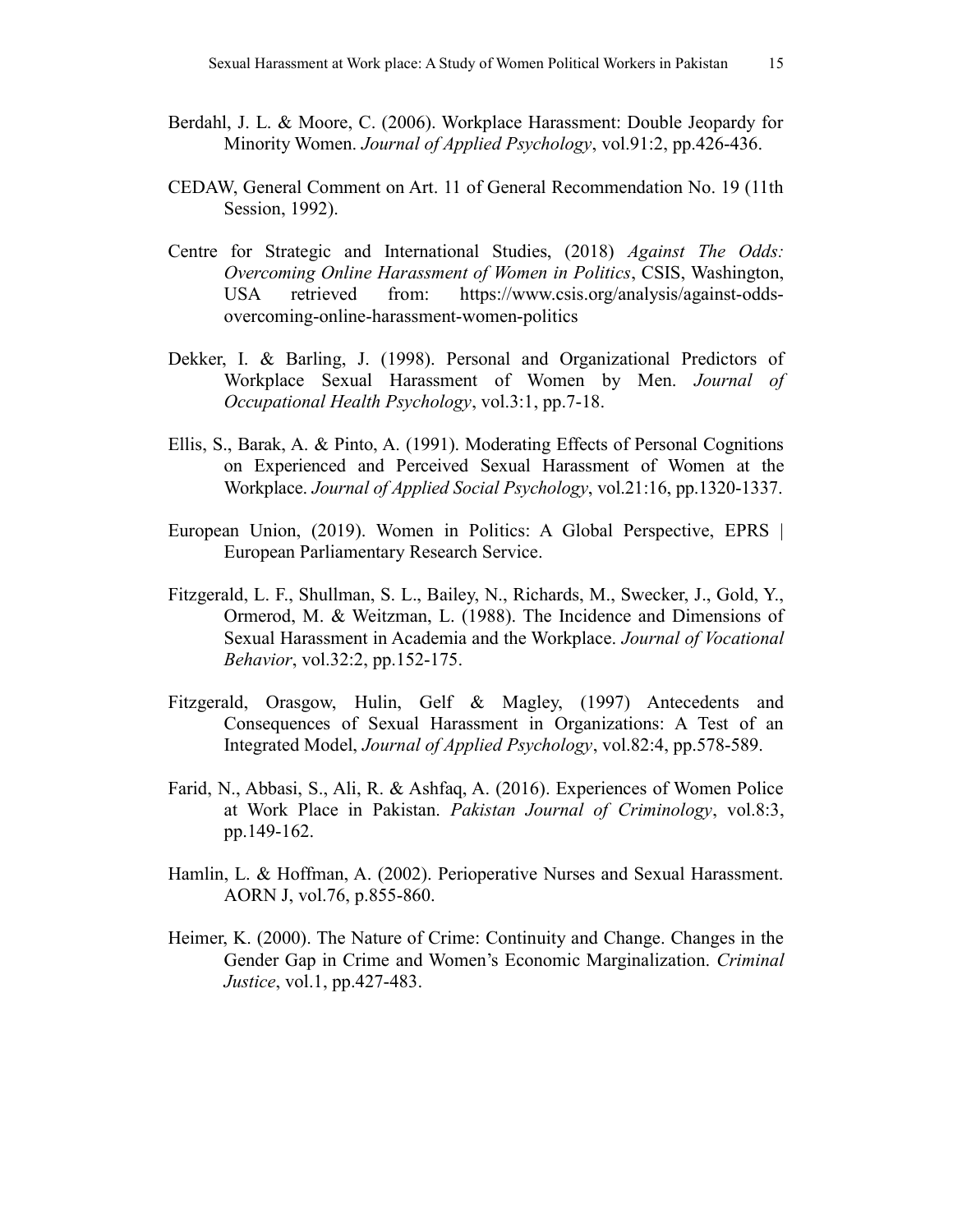- Hiscox, (2018). Work Place Harassment Study, Hiscox, London. p.3. Retrieved from: https://www.hiscox.com/documents/2018-Hiscox-Workplace-Harassment-Study.pdf
- Hong, Z. R., Veach, P. M. & Lawrenz, F. (2003). An Investigation of the Gender Stereotyped Thinking of Taiwanese Secondary School Boys and Girls. Sex Roles, vol.48:11, pp.496-503. Retrieved from: http://www.springerlink.com/ content/k776310631124817/fulltext.pdf
- Human Rights Watch (2018). Ending Violence and Harassment at Work: The Case for Global Standards, p.10, https://www.hrw.org/sites/default/files/news\_ attachments/2018\_hrw\_ilo\_brochure.pdf
- Hunt, C., Davidson, M., Fielden, S. &Hoel, H. (2007). Sexual Harassment in the Workplace: A Literature Review (Working Paper Series No. 59), pp. 20, 29, 66. University of Manchester, Arndale Centre. Retrieved from: http://research.mbs.ac.uk/equalitydiversity/Portals/0/docs/WPS59Sexualha rassment.pdf
- Hunt, C., Davidson, M., Fielden, S. & Hoel, H. (2007). Sexual Harassment in the Workplace: A Literature Review. Manchester Business School, University of Manchester.
- HRPA, (2018). Doing Our Duty: Preventing Sexual Harassment in the Work Place, Human Resource Professional Association, USA p.7.
- Inter-Parliamentary Union (IPU) and Parliamentary Assembly of the Council of Europe (PACE), (2018). Sexism, Harassment and Violence against Women in Parliaments in Europe, Geneva.
- ILO. Ending Violence and Harassment against Women and Men in the World of Work, Report V(1) (2018), International Labour Organization, Geneva.
- Isran, S. & Isran. A.M. (2012). Patriarchy and Women in Pakistan: A Critical Analysis, Interdisciplinary Journal of Contemporary Research in Business, vol.4:6, pp.835-859.
- Maheen et al., (2016). Sexual Harassment at Workplace and its Impact on Employee Turnover Intentions, Business & Economic Review, vol.8:1, pp.87-102.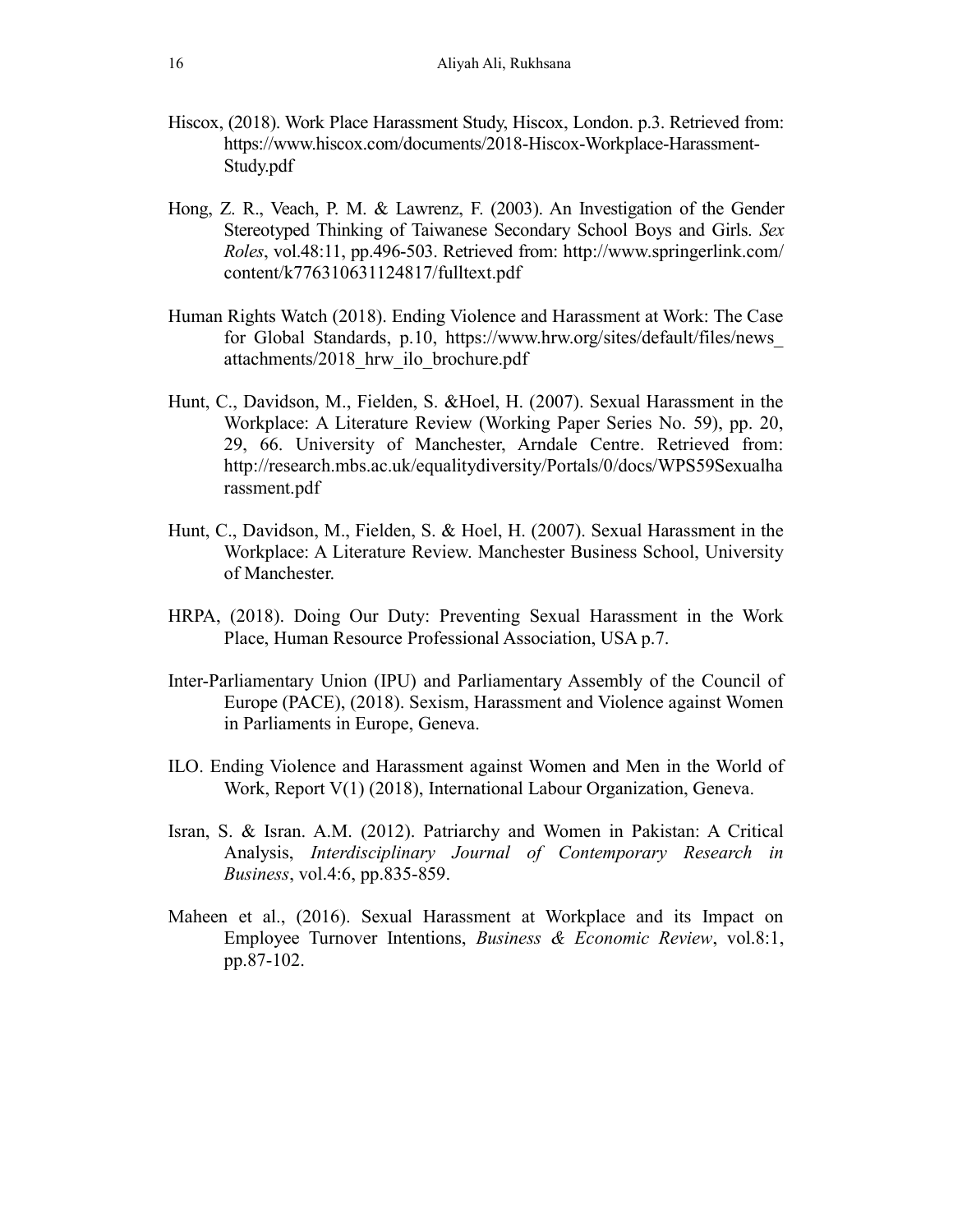- McLaughlin, Heather, Christopher Uggen & Amy Blackstone (2017). The Economic and Career Effects of Sexual Harassment on Working Women. Gender & Society, vol.31:3, pp.333-58. https://doi.org/10.1177/0891243217704631.
- Mc, Cann, Donald T., Kovic, & Badgett, (2018). Employer's Responses to Sexual Harassment, Center for Employment Equity, USA retrieved from: https://www.umass.edu/employmentequity/about-center-employmentequity
- Malamuth, N. M. & Briere, J. (1986). Sexual Violence in the Media: Indirect Effects on Aggression against Women. Journal of Social Issues, vol.42:3, pp.75-87.
- Nadia Jajja (Sep 18, 2017). Women and Sexual Harassment at the Workplace, HERALD, The Dawn Group of Newspapers, Karachi, Pakistan.
- Niazi, A. (2012). Expressions of Modernity in Rural Pakistan: Searching for Emic Perspectives. Oregon State University.
- Nosheen, H. (2011). Violence against Women. Dialogue, vol.6:3, pp.290-299.
- Peter, M.W. & Susanne, F. (1993). Public Participation in Waste Management Decision Making: Analysis and Management of Conflicts, Journal of Hazardous Materials, vol.33, pp.355-368.
- Qureshi, S. (2013). The Emergence/Extension of Due Diligence Standard to Assess the State Response towards Violence against Women/Domestic Violence. South Asian Studies, vol.28:1, pp.55-66.
- Robert, A.D. & Bruce, S. (2002). Modern Political Analysis, Upper Saddle River: Prentice Hall.
- Richter, L.K. (1991). Explaining Theories of Female Leadership in South and South East Asia, Pacific Affairs, vol.63, pp.524-540.
- Salman, Ali (June 02, 2019). The Political Participation of Women, Daily Times, Karachi, Pakistan.
- Sadruddin, M. M. (2013). Sexual Harassment at Workplace in Pakistan-Issues and Remedies about the Global Issue at Managerial Sector. Journal of Managerial Sciences, vol.3:1, pp.1-114.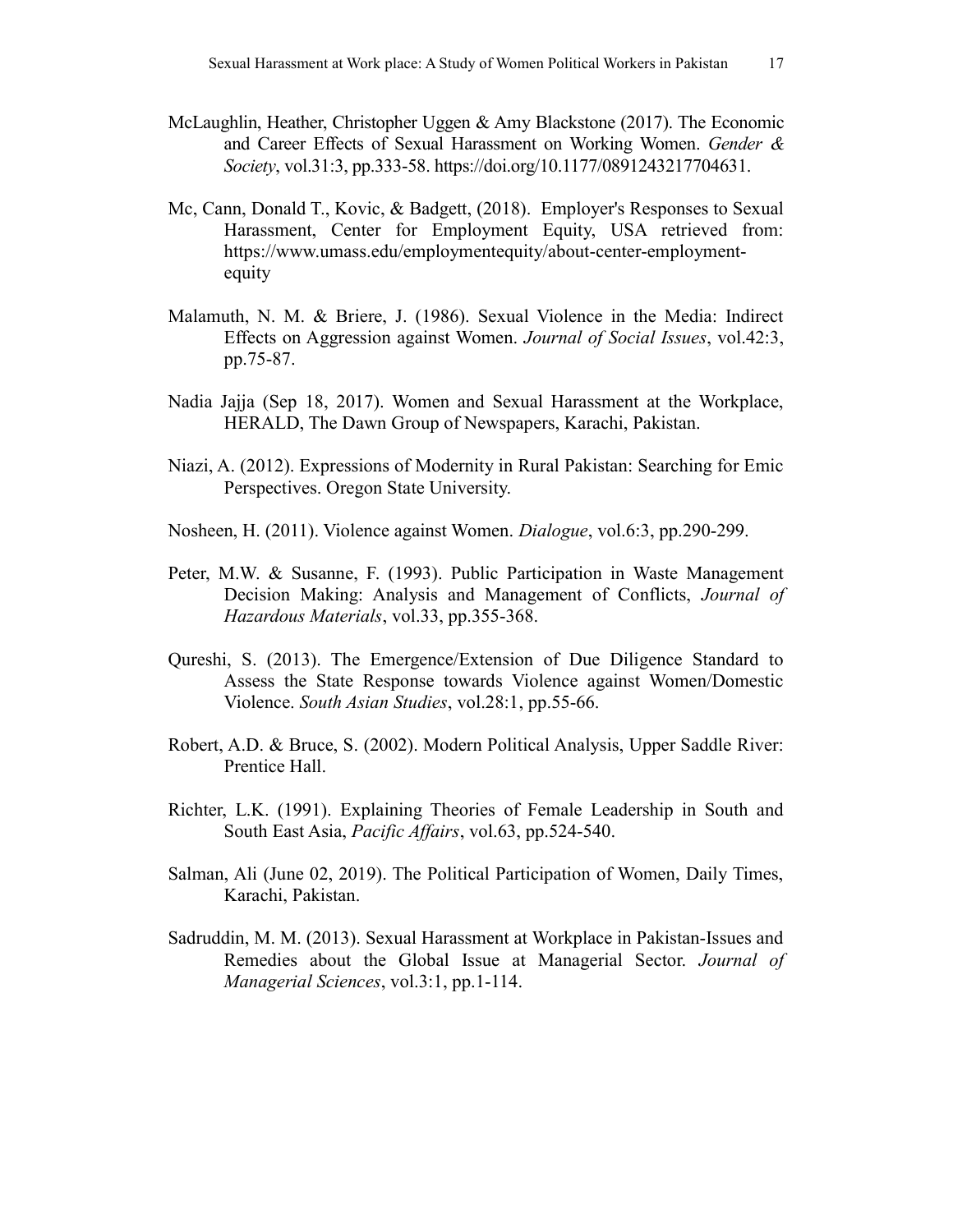- Schneider, K. T., Swan, S. & Fitzgerald, L. F. (1997). Job-Related and Psychological Effects of Sexual Harassment in the Workplace: Empirical Evidence from Two Organizations. Journal of Applied Psychology, vol.82:3, pp.401-415.
- Shaw, E., Ariane, H, & Cynthia, H. (2018). Sexual Harassment and Assault at Work: Understanding the Costs (briefing paper), Institute for Women Policy Research (IWPR), Washington, DC 20036 USA.
- The Global Gender Gap Report (2018). World Economic Forum (WEF), Switzerland, p.215.
- The House of Commons: Women and Equalities Committee, Sexual Harassment in the Workplace, Fifth Report of Session 2017-19, p.7, retrieved from: https://www.parliment-uk/.../committees/committees.../commons....womenand-equality
- Thornton, M. (2002). Sexual Harassment Losing Sight of Sex Discrimination. Melbourne University Law Review, vol.26:2, pp.422-444.
- McLaughlin, H., Uggen, C. & Blackstone, A. (2012). Sexual Harassment, Workplace Authority, and the Paradox of Power. American Sociological Review, vol.77:4, pp.625–647.
- Sharma, Preeti (2014). Oligarchic Patriarchal Political Culture of Women Participation in South Asia: With Special Reference to India, Bangladesh, Pakistan. The Research Paper to be Presented in the World Congress 2014 Organized by IPSA from 19th- 24th July 2014 at Montreal, CANADA Retrieved from: https://pdfs.semanticscholar.org/a9a6/01bafdd6c423ed 528744751a6bf3d432aefe.pdf
- U.S. Department of Justice, Office on Violence Against Women. 2018. "Sexual Assault." Retrieved from: https://iwpr.org/publications/sexual-harassmentwork-cost/
- World Health Organization (WHO). (2016). Violence Against Women: Intimate Partner and Sexual Violence Against Women. WHO
- Zia, A., Batool, S. & Yasin, Z. (2016). Women Harassment at Workplace: A Study of Pakistani Television Channels. Global Media Journal: Pakistan Edition, vol.9:1, p.5.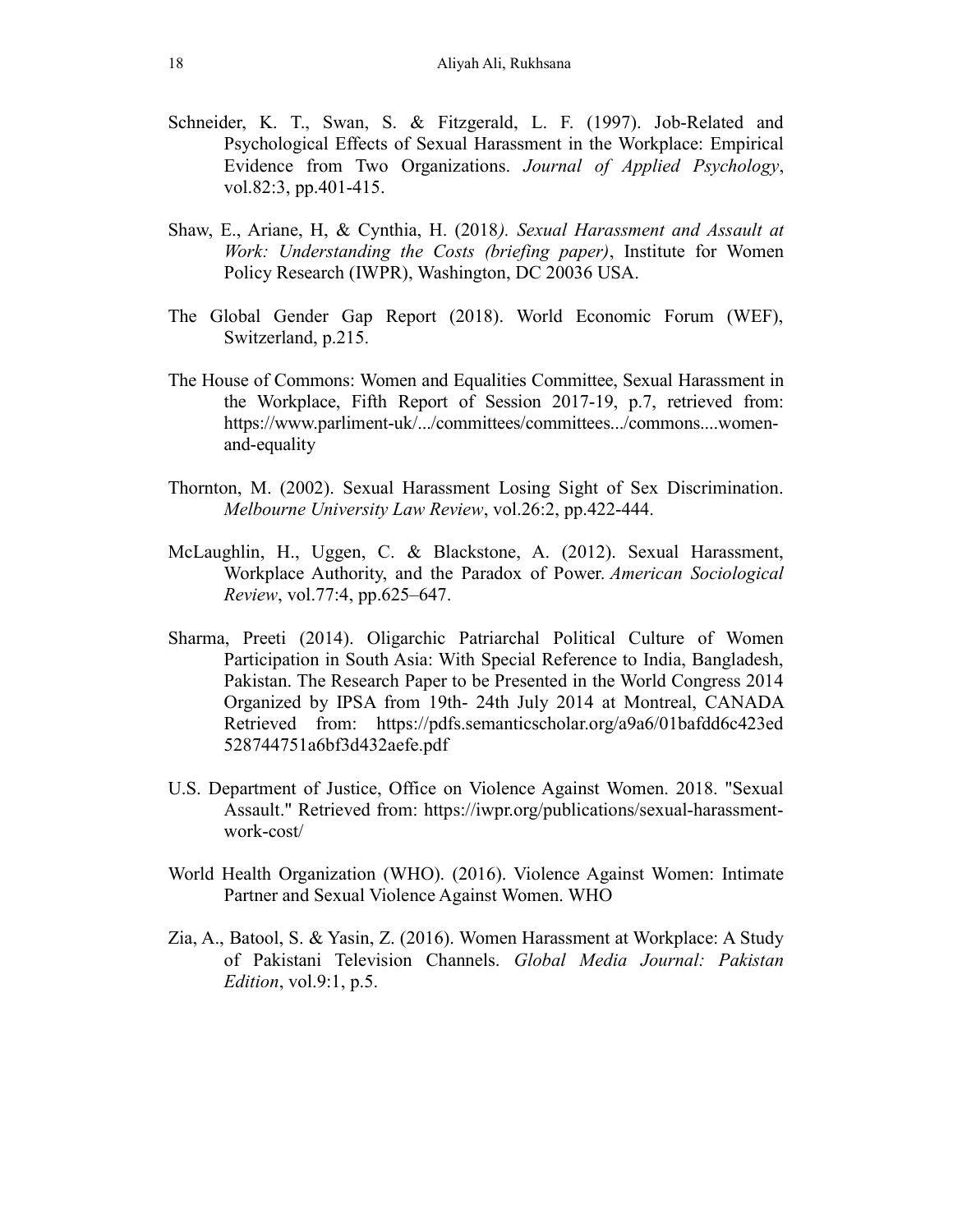### Annex

| <b>Table: 1</b><br>Distribution of respondents according to why you join politics |           |            |  |
|-----------------------------------------------------------------------------------|-----------|------------|--|
| Why you join politics                                                             | Frequency | percentage |  |
| For Get power                                                                     |           | 23.5%      |  |
| Self-desire                                                                       | 113       | 56.5%      |  |
| <b>Political Backgrounds</b>                                                      | 30        | 15%        |  |
| <b>Friends Motivate</b>                                                           | 10        | $5\%$      |  |
| Total                                                                             | 200       | $100\%$    |  |

### Table: 2

Distribution of respondents according to did your family support you to join politics

| Your family support you to join politics | Frequency | Percentage |
|------------------------------------------|-----------|------------|
| Yes                                      |           | $5\%$      |
| NО                                       | 4.        | $2.5\%$    |
| Total                                    |           | $100\%$    |

# Table: 3

Distribution of respondents according to they feel suppress as a women worker in political party

| Feel suppress as a women worker in political party | Frequency        | Percentage |
|----------------------------------------------------|------------------|------------|
| Yes                                                | 116              | 58%        |
| No                                                 | 84               | 42%        |
| Total                                              | 200              | 100%       |
| If yes then where                                  | <b>Frequency</b> | percentage |
| In the office                                      |                  | 24.4%      |
| During outside work                                | 23               | $9.5\%$    |
| During demonstration                               | 20               | 21.2%      |
| During election campaign                           | 42               | 44.6%      |
| Total                                              | 94               | 100%       |

Table: 4

# Distribution of respondents according to face harassment during work

| Face harassment during work        | <b>Frequency</b> | Percentage |
|------------------------------------|------------------|------------|
| Verbal                             | 101              | 50.5%      |
| Non verbal                         | 99               | 49.5%      |
| Total                              | 200              | 100        |
| <b>Verbal nature of harassment</b> |                  |            |
| Sexual comments                    | 12               | 11.8%      |
| Sexual jokes                       | 13               | 12.8%      |
| Gazing & laughing                  | 59               | 58.4%      |
| Text messages & call               | 17               | 16.8%      |
| Total                              |                  | 100%       |